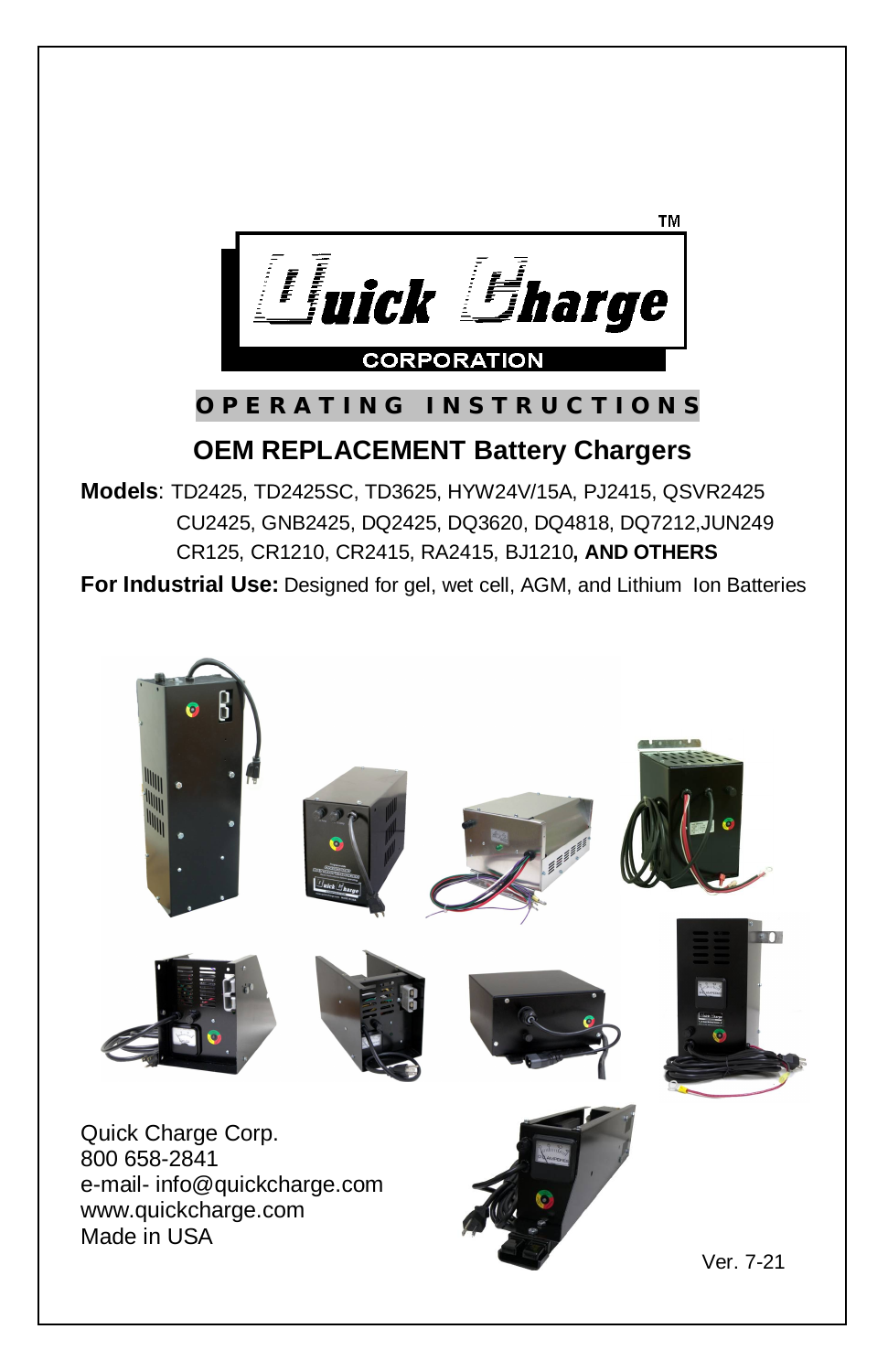## **QUICK START INSTRUCTIONS:**

Check that the temporary label on top of the charger marked with the profile setting matches your battery type. If not, see the reprogramming section.

These chargers work very simply. Once connected to batteries and plugged into AC power, the LED will flash red for a few seconds, then turn steady red. When the cycle is 80% complete it will turn yellow, and finally green when cycle is complete.

If the profile is set to float the battery(s) after complete charge, the LED will flicker green. If the profile is set to maintain after complete charge, the cycle will end with a steady green. The LED may also flicker when it is at the high limit of the charge cycle.

To discontinue charging, unplug AC power.

Look to the Trouble shooting section for any deviations from this.



Steady, or flickering 100% complete

## **READ COMPLETE INSTRUCTIONS BEFORE PROCEEDING**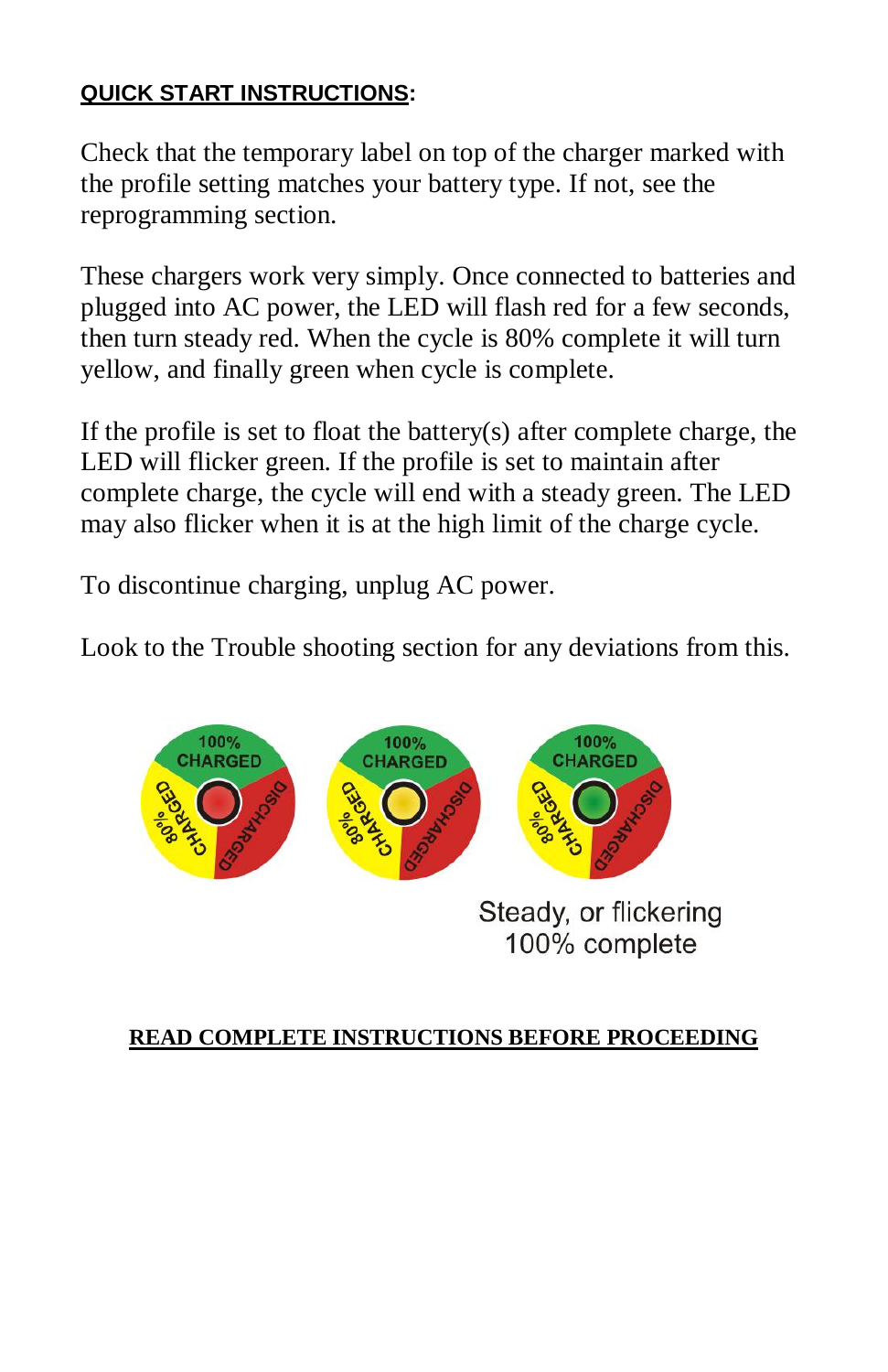## **SAFETY INFORMATION AC WIRING:**

Before making AC connections, refer to the requirements on the charger ID label. If your charger is not equipped with an AC plug, *for example, a 230 volt charger*, have a qualified electrician install one.

To reduce the risk of fire, use this charger only on branch circuits that are protected by a circuit breaker or fuse, and that are adequate to carry the power drawn by the charger. All wiring should be in accordance with the National Electric Code, ANSI/NFPA 70, and all local codes and ordinances.

This battery charger must be grounded to reduce the risk of electric shock. 117 volt chargers are equipped with a grounding type plug, 230 volt chargers are shipped without a plug. Have a qualified electrician install a properly grounded 3 wire plug.



## **DO NOT USE THIS CHARGER ON A TWO POLE UNGROUNDED OUTLET OR ATTEMPT TO BREAK OFF THE GROUND PRONG FOR USE ON A RECEPTACLE OR EXTENSION CORD NOT HAVING A GROUND.**

If an extension cord must be used, make sure it is in good condition. Use a three conductor cord no smaller than the size being used on the charger, and keep it as short as possible. The use of an improper extension cord could result in a risk of a fire or electric shock. Locate all cords so that they will not be stepped on, tripped over, or otherwise subjected to damage or stress.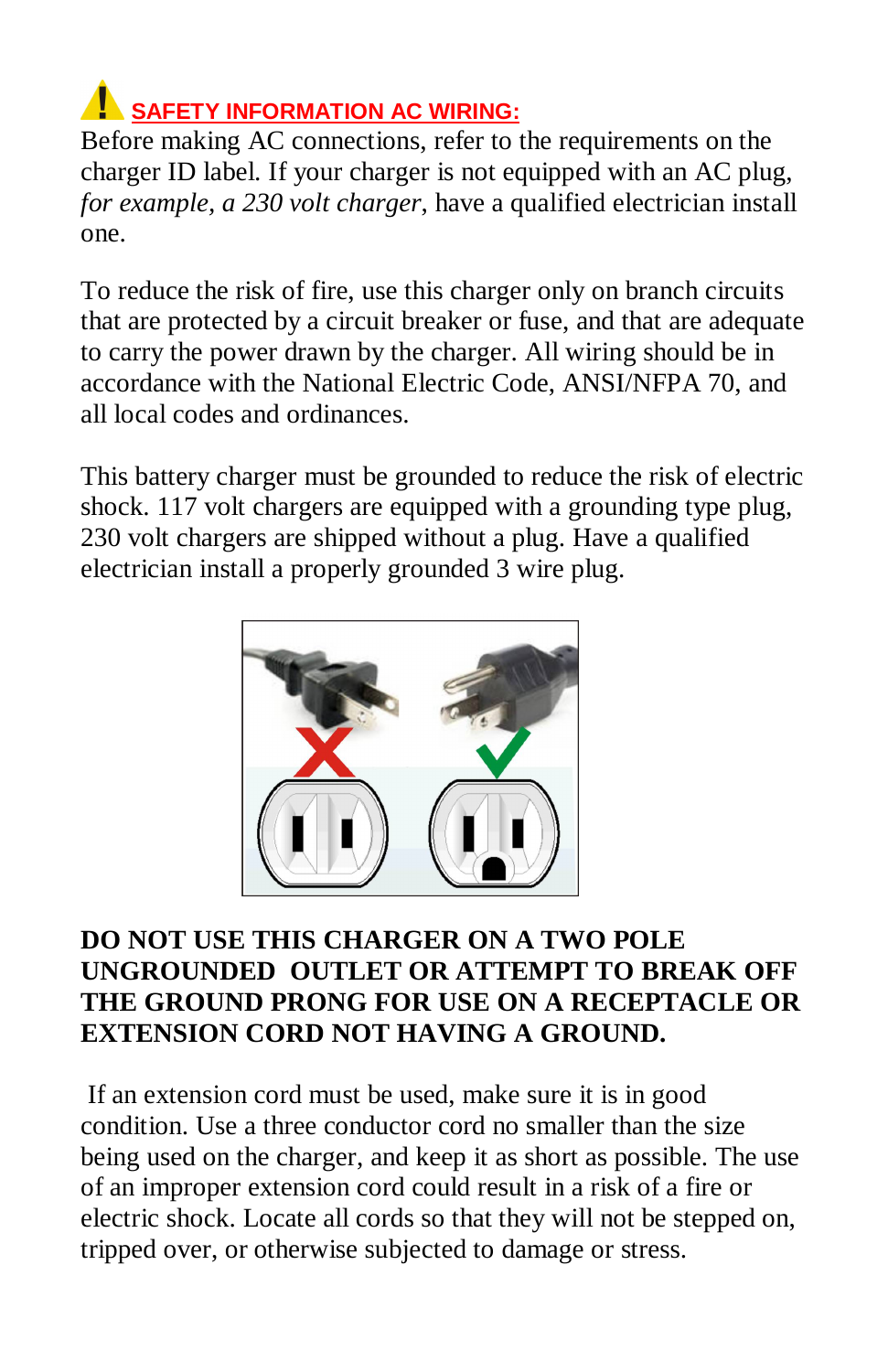### **DUAL INPUT 120-230 VOLT CHARGERS:**

For chargers using a selectable tap or switch for the AC input, make sure the correct voltage is selected before applying power.

Having the charger set to a lower voltage than what is supplied can result in damage to the charger.

## **COTHER SAFETY INFORMATION**

Do not use charger if it shows signs of physical stress, or if DC output leads or connector feel hot when used.

Do not disconnect the DC output clamps, or connector from the batteries when the charger is on. The resulting arcing could cause the batteries to explode.

Failure to unplug AC power before moving or driving equipment will result in damage to cords, plugs and receptacles.

## **BATTERY SAFETY & CARE INFORMATION**

Always wear protective eye shields and clothing when working with batteries. Batteries contain acids which can cause bodily harm. Do not put wrenches or other metal objects across the battery terminal or battery top. Arcing or explosion of the battery can result. Do not wear jewelry when working around batteries. Arcing can cause severe burns.

The tops of the batteries and battery hold downs must be kept clean and dry at all times to prevent excessive self discharge and flow of current between the battery post and frame.

With wet cell batteries, maintain the proper electrolyte level by adding water when necessary. Never allow the electrolyte level to fall below the top of the battery plates. Electrolyte levels fall during discharge and rise during charging. Therefore**, to prevent the overflow of electrolyte when charging, add water only after the batteries have been fully charged, or just enough to cover**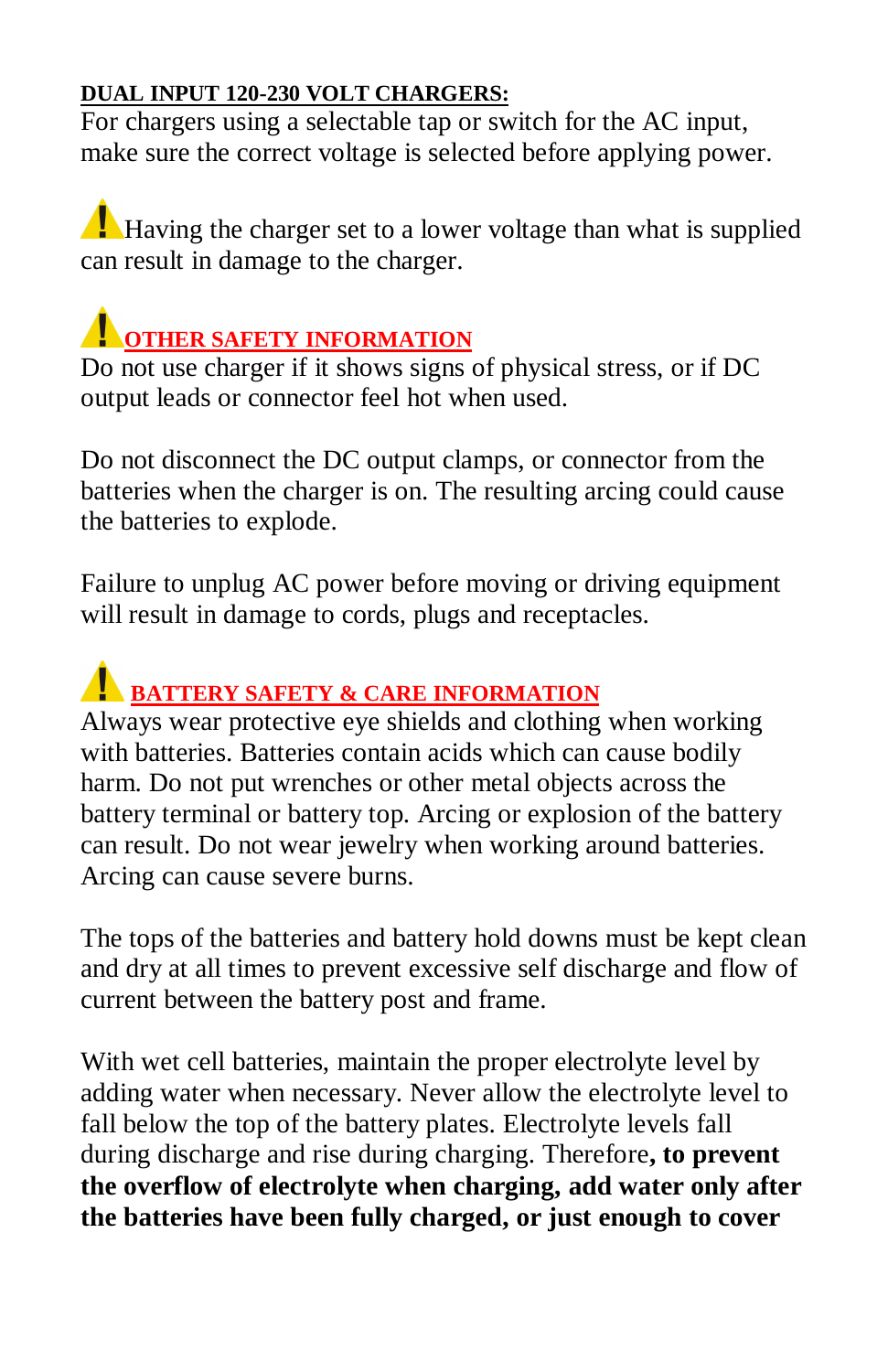**the plates if discharged.** Old batteries require more frequent additions of water than do new batteries.

Do not over discharge batteries. Excessive discharge can cause polarity reversal of individual cells resulting in complete battery failure. Re-charge batteries as soon as possible after a deep discharge, but not if they are warm, allow a cooling down period.

Provide adequate ventilation when charging batteries. Chargers can ignite flammable materials and vapors. Do not use near fuels, grain, dust, solvents, or other flammables.

Do not charge batteries in excessively hot temperatures; wait till the cool of the evening.

## **PRE CHARGE INFORMATION:**

Mount the charger in the previous chargers location, or other convenient area. Allow space for the charger to dissipate heat, it will get hot while in use. Do not seal the charger in an air tight compartment. Do not cover the charger with any material.

Connect the red charge lead to battery positive, black to negative, or if charger uses black and white charge leads, white is positive, black is negative. But before, make sure the battery pack is of the same voltage rating of the charger. If you are unsure, count the number of cells on the battery pack and multiply by two. This figure should be the same as the DC voltage rating of the charger. (*see ratings label on charger*) Charging a battery with a lower voltage rating than the charger will cause damage to batteries, charger, and can create an explosive atmosphere.

## **DRIVE LOCKOUT OPTION:**

If your charger has an extra pair of small wires with a connector, spade terminals, or just bare wires, it has this option. These wires connect to your equipment if it has this feature. The purpose is to disable the drive mechanism of the equipment when the charger is plugged in so it cannot be moved and cause damage to the AC cord and receptacle. **These wires do not have to be connected for the charger to work.**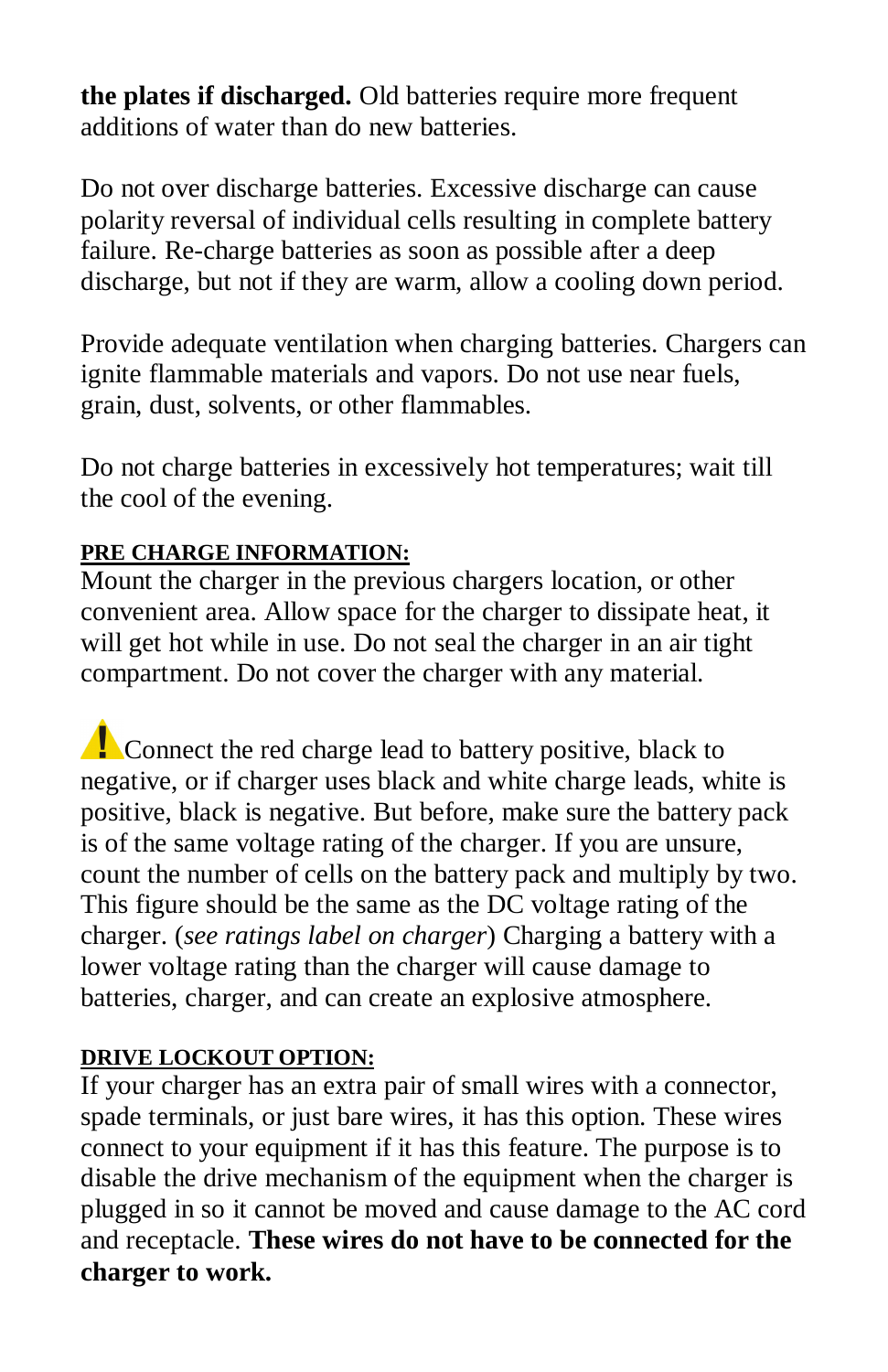Make sure the AC cord, DC output leads, terminals, connectors, or clamps are all in good working condition. Do not use the charger if there are any signs of stress or damage, or if wires are cut or have damaged insulation. Using this charger with any of these symptoms could result in a fire, property damage, or personal injury. Have a qualified service person make the necessary repairs. Repairs should not be made by people who are not qualified.

Illustration of series and parallel battery connections:



## Parallel **Series**

⊕

Charger positive

Charger negative

When batteries are connected in Parallel the battery amp hour capacity is additive and the voltage remains the same. *Example:* two 180 amp hour 12 volt batteries would equal 12 volts and 360 amp hour capacity When batteries are connected in Series the voltage is additive and the battery amp hour capacity remains the same. *Example:* two 180 amp hour 12 volt batteries would equal 24 volts and 180 amp hour capacity

## **REPROGRAMMING:**

Disconnect the charger from the batteries, and unplug the power cord. Remove sheet metal screws holding the cover on.

## **These switch setting are for those chargers with a date code of JUN21 and older.**



**AGM & Lithium Ion batteries** Standard deep cycling and float



**AGM & Lithium Ion batteries** Shallow cycling or for starting batteries and float



Deep cycle wet cell batteries Standard deep cycling and maintains



Deep cycle wet cell batteries Shallow cycling and maintains



Deep cycle wet cell batteries Standard deep cycling and float



Deep cycle wet cell batteries Shallow cycling, and float



**Constant Voltage**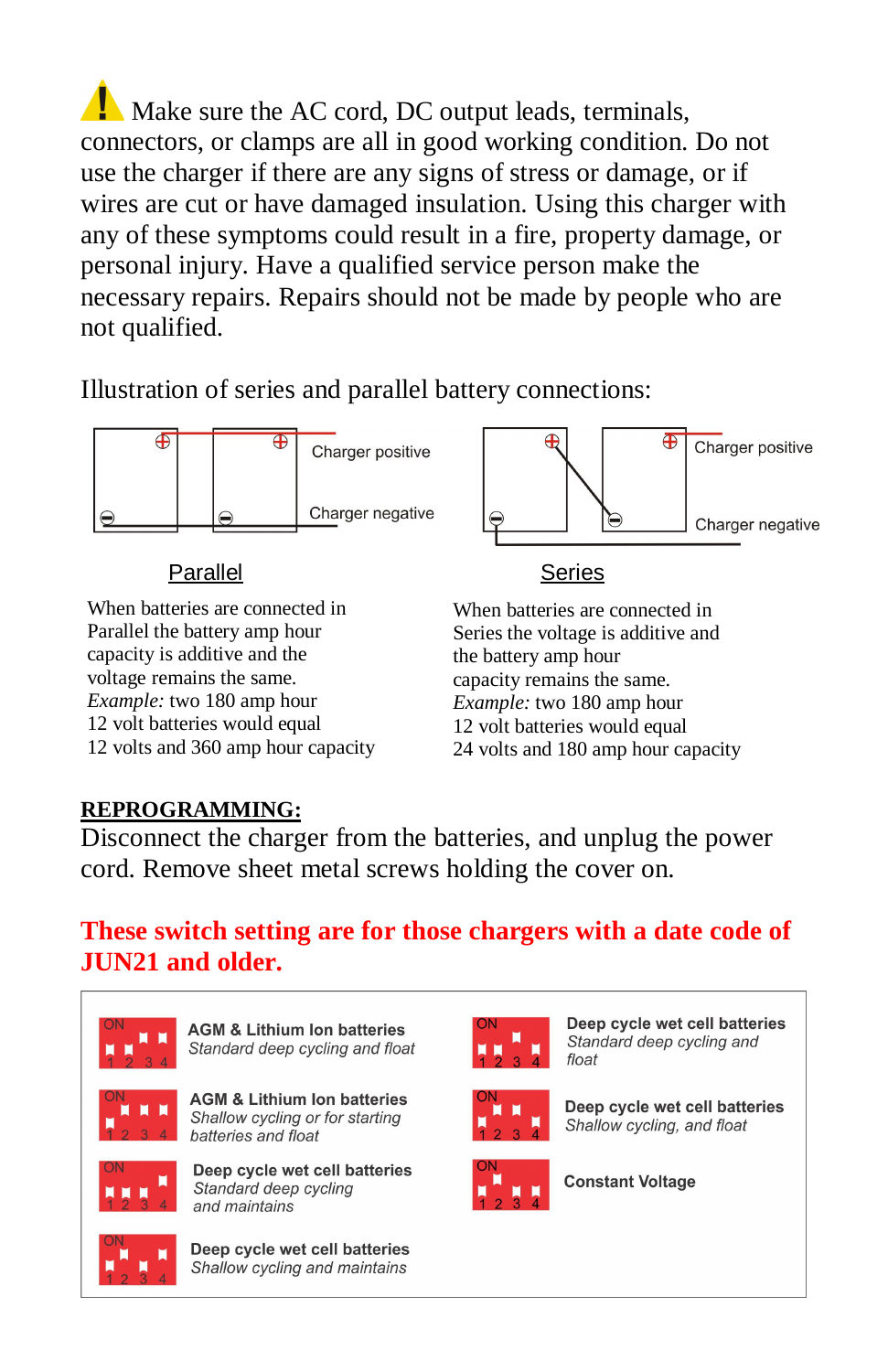## **Definitions:**

**Standard deep cycling** means regularly discharging your batteries to about 50% or more.

**Shallow cycling** means using your batteries for short periods of time, rarely subjecting them to a standard or deep discharge, or that the batteries are used often, but for short periods of time, and recharged often.

**AGM** are sealed batteries not requiring water, they are also referred to as **Gel** many times, although not officially a Gel battery.

**Float** means the charge cycle ends with the charger not turning off, but indefinitely putting in a small current to hold the voltage to a minimum level.

**Maintain** means the charger turns off at the end of the cycle, but will monitor the batteries and turn back on should the voltage drop to a minimum level preventing the batteries from going completely dead. This setting is recommended for batteries left unattended for long periods of time.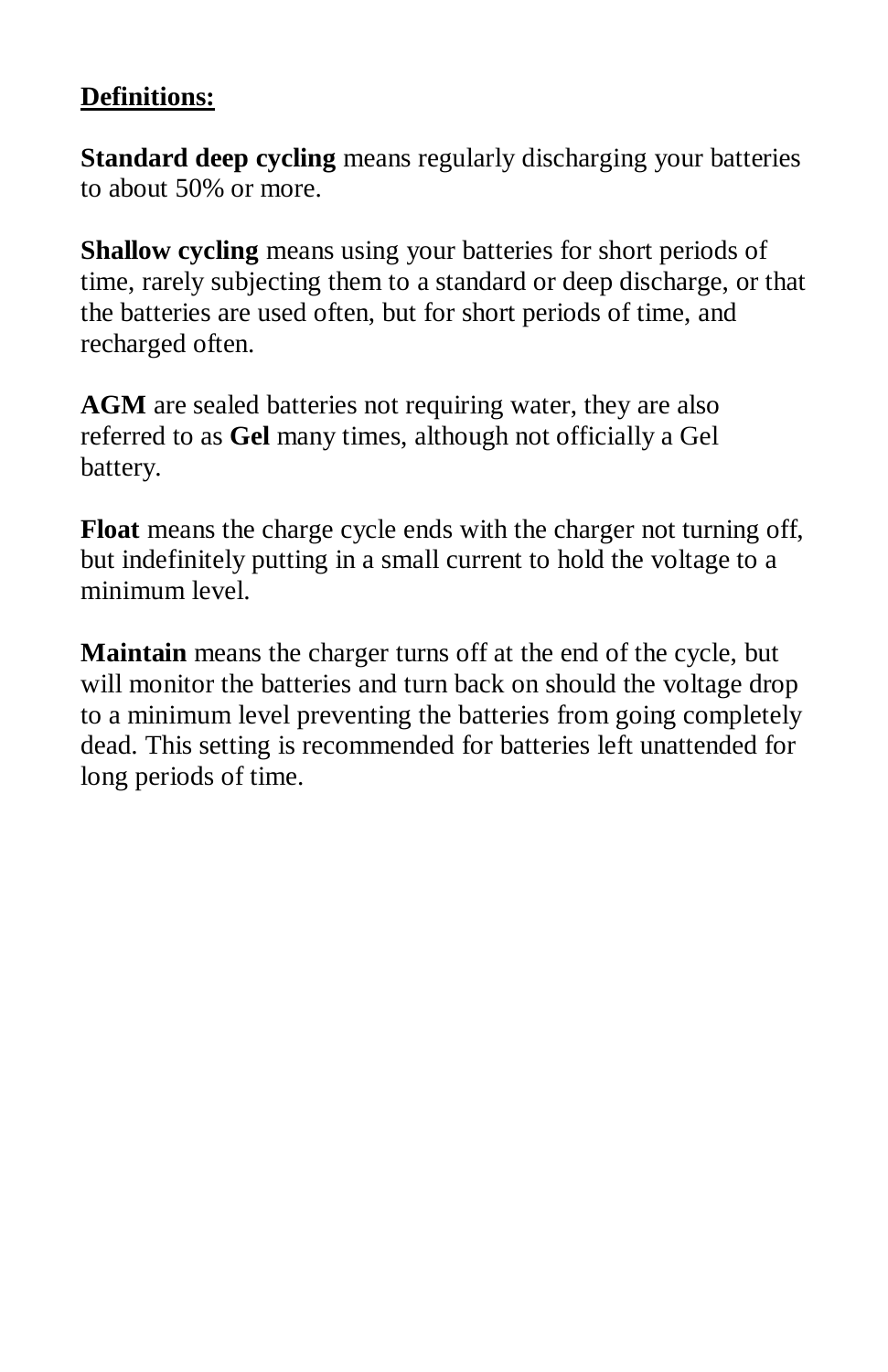## **These switch settings are for those chargers with a date code of JULY21 and newer.**

Pushing the switch away from the number is ON. Towards the number is OFF.

## I am charging a sealed (AGM), or wet cell starting battery:

To end the cycle in float mode:



To end the cycle in maintain mode:

If the charger is small relative to the size of the battery, for example, if you are using a 10 amp charger on a truck battery, extra time may be needed. THEN: **ON** 

## I am charging a sealed (AGM) deep cycle battery:

To end the cycle in float mode:



To end the cycle in maintain mode:  $\mathbf{r}$ 

If the charger is small relative to the size of the battery, for example, a 25 amp charger used on a battery rated at 400 amp hours or more, extra time may be needed.



# I am charging a wet cell deep cycle battery:





To end the cycle in maintain mode:



If the charger is small relative to the size of the battery, for example, a 25 amp charger used on a battery rated at 400 amp hours or more, extra time may be needed. for float,



for maintain.

If the charger is large relative to the size of the battery, for example, a 40 amp charger on batteries rated at 250 amp hours or less, less time should be selected. THEN: for float, for maintain.

I am charging a Lithium Ion battery:

This assumes a standard commercially produced battery. Batteries that are put together second hand with a variety of cells, or modules may not be suitable for this setting check with us first



Whereas the other settings can be said to be 3 stage profiles, this is a single stage profile. Lead acid's are brought up to 2.3 volts per cell and held there indefinitely. This could be used on starting batteries, or any sealed lead acid type where holding a constant voltage would be desired. Some applications might be batteries used in stand by power applications, or cases where batteries and charger combo are being used as a power supply.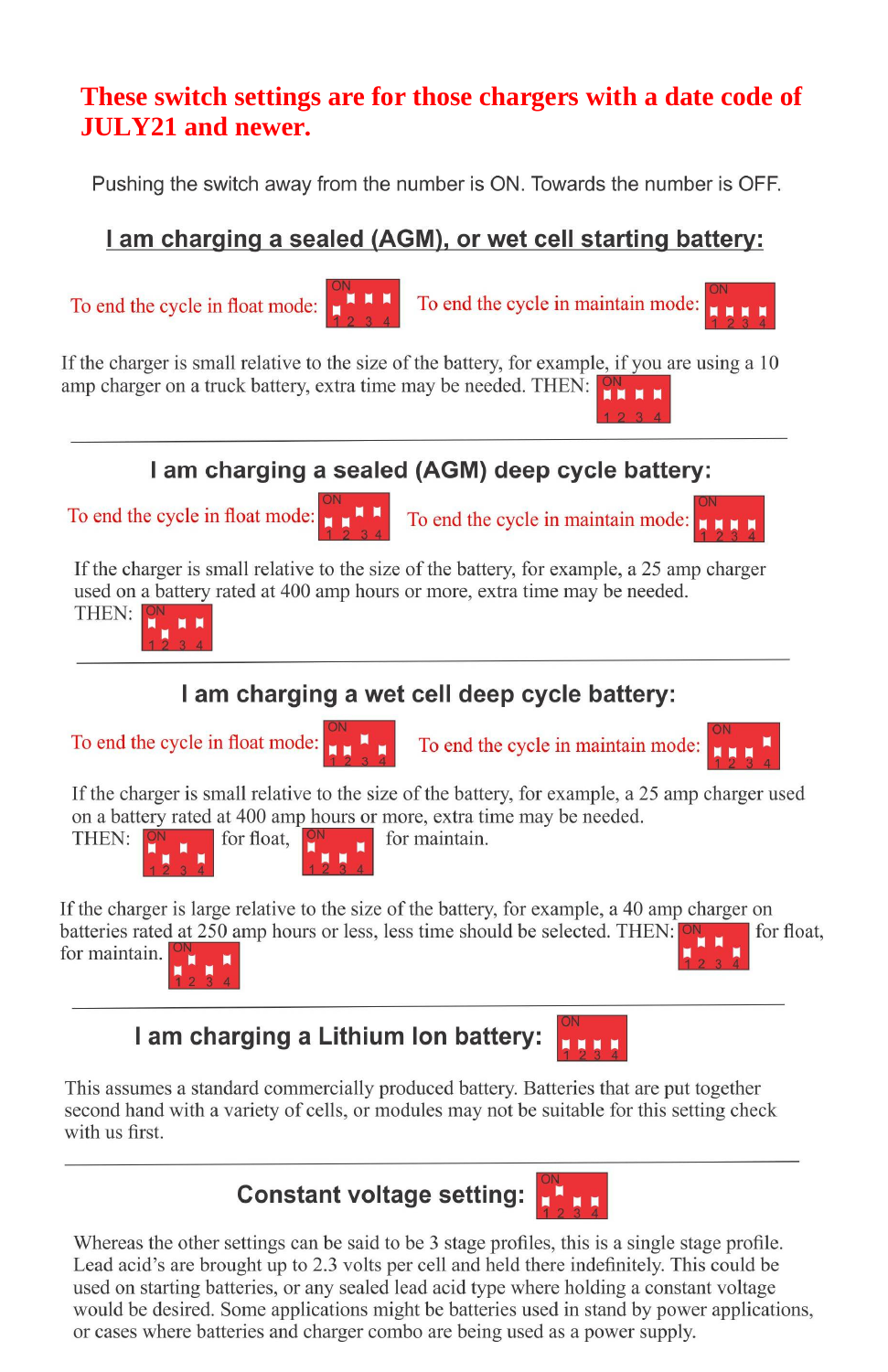## **Float mode versus Maintain mode:**

In float mode the charger does not shut off completely, but supplies a very small current to the charged batteries to hold them in full charge condition. They will not be allowed to discharge at all. Using this setting, batteries may be left unattended for weeks at a time. However, if weeks could turn into months then the maintain mode would be more suitable. On wet cell batteries, there will be some water usage especially in hot weather using float mode.

In Maintain mode the charger will shut off, but the batteries will be maintained by way of the charger checking the batteries periodically using a combination of time, and minimum voltage. Use this setting for long periods of inactivity, or if it is just preferred over float mode.

Sometimes selecting the wrong switch setting will result in under or over charged batteries. Other times there is no, or little effect. The worst maladjusted switch setting would be using the wet cell setting on most sealed batteries, which will harm them fairly quickly due to overcharging. On the other hand, many wet cell deep cycle batteries are fine using the sealed AGM setting.

## **NOTE: The rest of the instructions apply to all chargers regardless of date code**

## **A note on particular battery brands.**

**US Battery**, **Full River, Odyssey, Northstar** are brands that benefit from longer charge cycles. When using these batteries, the #1 switch should be ON, which lengthens the cycle.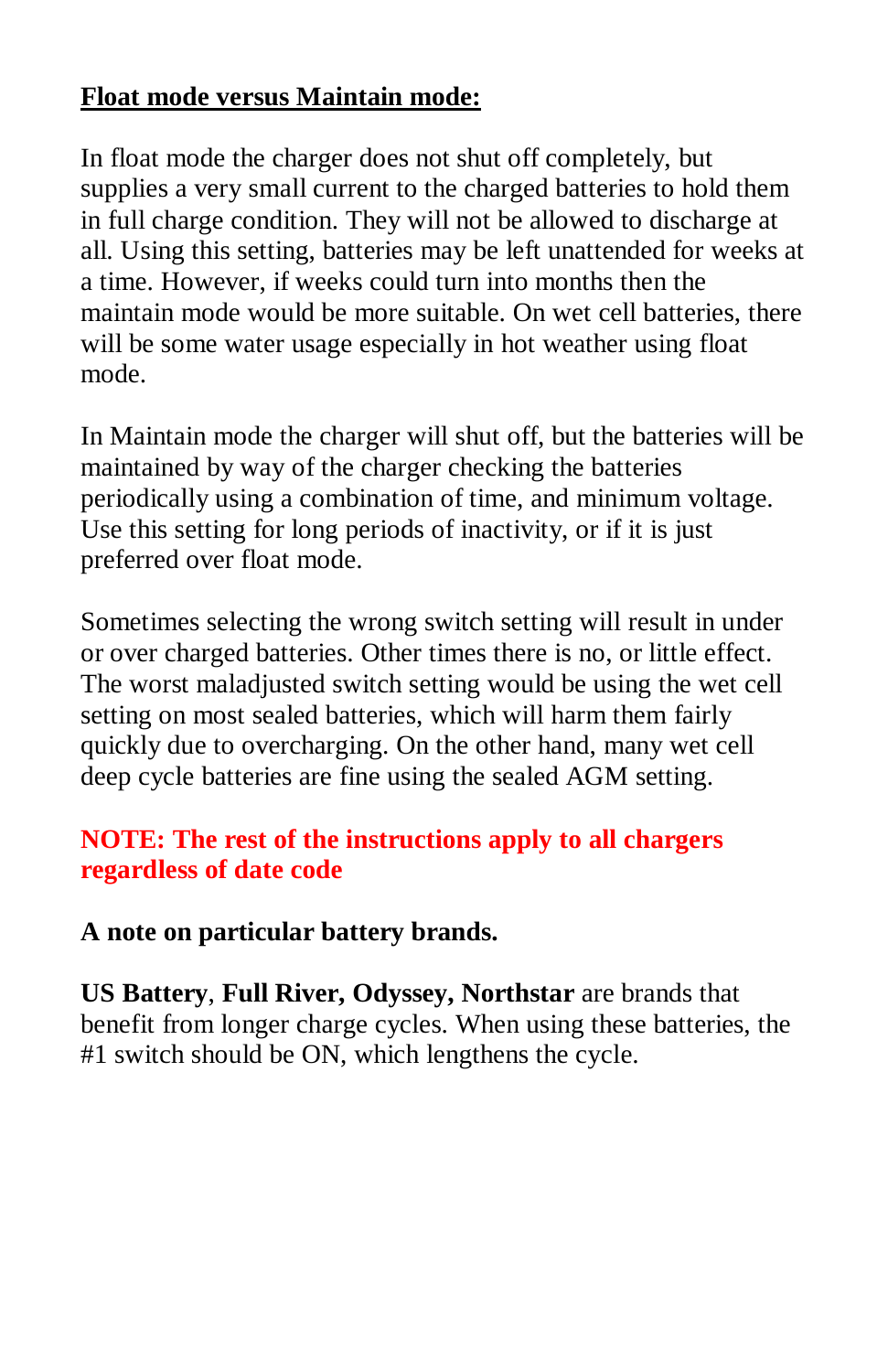#### **EQUALIZATION:**

When using multiple batteries in a series string, cells become uneven during charge and discharge cycles. At least once a month perform two charge cycles back to back, this will give a chance for cells that are lagging behind to catch up, and is important to overall battery performance. NOTE: This only needs to be done when charging wet cell, or AGM batteries. Disregard if charging Lithium batteries, or using the constant voltage setting.

#### **TROUBLESHOOTING**

| <b>Symptom</b>                                                                                                                                               | Cause                                                            | <b>Corrective Action</b>                                                                     |
|--------------------------------------------------------------------------------------------------------------------------------------------------------------|------------------------------------------------------------------|----------------------------------------------------------------------------------------------|
| When plugged into AC<br>power the LED flashes<br>red/green.                                                                                                  | Connected reverse to<br>battery, or not connected<br>to battery. | Correct polarity, or<br>connect to battery.                                                  |
|                                                                                                                                                              | Break in DC cord, or<br>connector.                               | Have a qualified person<br>make repair.                                                      |
|                                                                                                                                                              | Battery too dead to<br>charge.                                   | Replace.                                                                                     |
| When plugged into AC<br>power the LED does not<br>come on.                                                                                                   | No AC power.                                                     | Check circuit.<br>Check extension cord<br>for breaks or damage.                              |
| When I put a volt meter<br>across the output of the<br>charger there is no<br>power coming out when<br>I plug it in.                                         | The charger must be<br>connected to a battery to<br>turn on.     |                                                                                              |
| The batteries don't<br>receive a full charge. On<br>wet cells, the specific<br>gravity will not rise to a<br>full reading after the<br>charge has completed. | The charger is too small<br>for the battery.                     | Check that the charger's<br>output is about 10% of<br>the amp hour rating of<br>the battery. |
|                                                                                                                                                              | The charge profile is not<br>set correctly.                      | Recheck the dip switch<br>setting. If in doubt,<br>contact us.                               |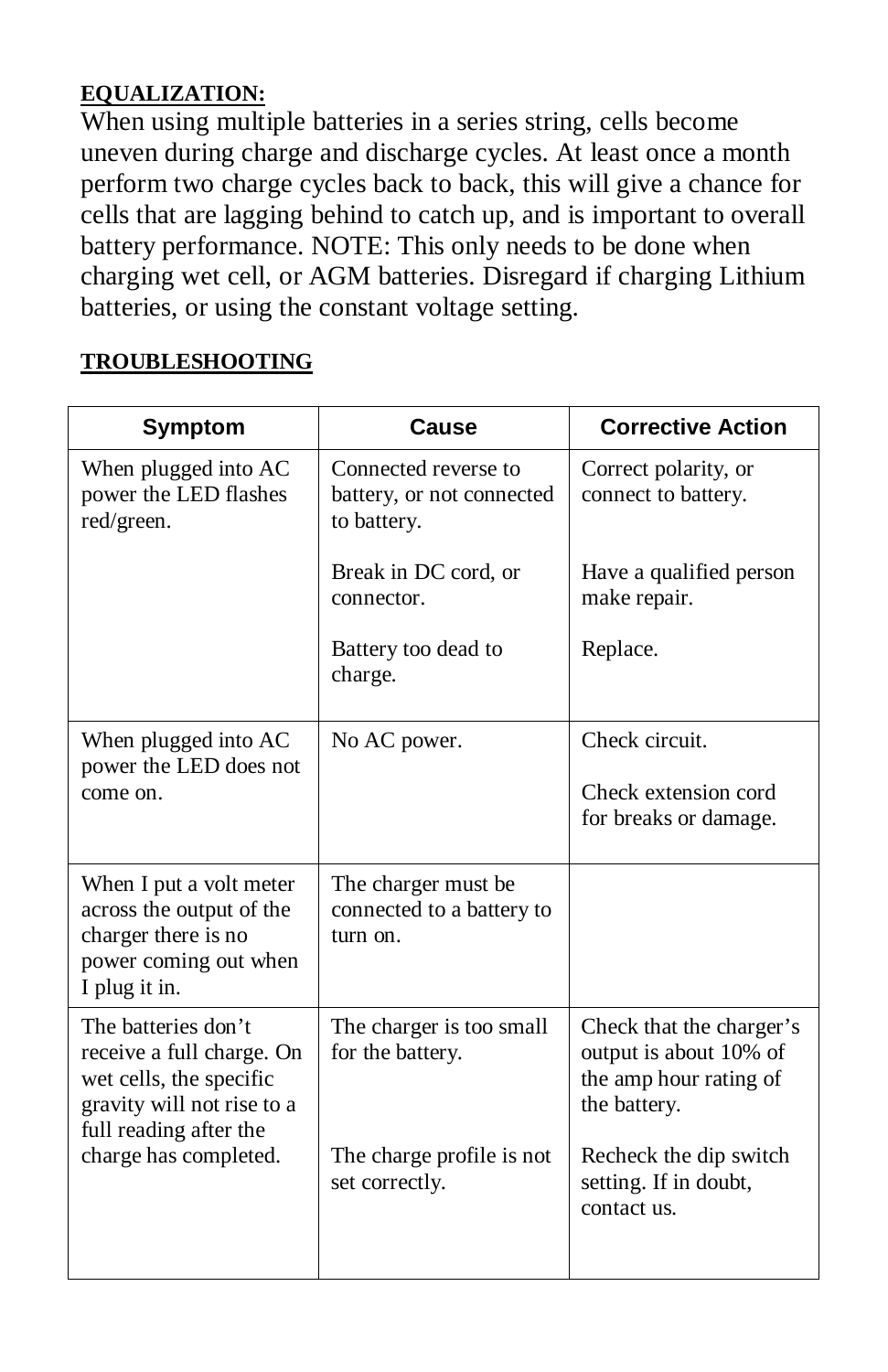|                                                                                                              | The cycle needs more<br>time.                                                                                                               | If you have a 4 position<br>switch, switch #1<br>position ON.                                                                                                                                                                                                            |
|--------------------------------------------------------------------------------------------------------------|---------------------------------------------------------------------------------------------------------------------------------------------|--------------------------------------------------------------------------------------------------------------------------------------------------------------------------------------------------------------------------------------------------------------------------|
|                                                                                                              | The battery is defective.                                                                                                                   | Replace.                                                                                                                                                                                                                                                                 |
| When switched on, the<br>LED flashes red/yellow.                                                             | Charger and battery<br>voltage mismatch.                                                                                                    | Connect the charger to a<br>battery(s) with the same<br>voltage rating.                                                                                                                                                                                                  |
| When powered up the<br>LED is solid red with a<br>yellow flash.                                              | The battery is very low,<br>and the charger is in a<br>slow charge phase until<br>the voltage rises to a safe<br>level before full turn on. | Leave connected, it may<br>take hours, but if the<br>voltage rises even a little<br>bit, it should recover,<br>and turn the charger full<br>on. (Do not allow your<br>batteries to deep<br>discharge, it is the<br>number one cause of<br>premature battery<br>failure.) |
| The charger blows it's<br>fuse, or branch circuit<br>fuse/circuit breaker as<br>soon as it's switched on.    | Charger is shorted.                                                                                                                         | Contact factory.                                                                                                                                                                                                                                                         |
| The charger blows the<br>branch circuit<br>fuse/circuit breaker a<br>short while after being<br>switched on. | The branch circuit is too<br>small.                                                                                                         | Relocate charger to a<br>branch circuit with a<br>heavier rating, or<br>remove other loads on<br>the circuit.                                                                                                                                                            |
| Batteries use water, get<br>hot, or smell.                                                                   | One or more dead cells.                                                                                                                     | Replace batteries. If<br>charging in a series<br>string, it is best to<br>replace all the batteries<br>rather than mix new with<br>old.                                                                                                                                  |
|                                                                                                              | Dip switch not set<br>correctly.                                                                                                            | If shallow discharging,<br>check that the dip switch<br>is not set to standard, or<br>extended cycle.                                                                                                                                                                    |
| After a full charge, the<br>batteries die quickly.                                                           | The batteries are bad                                                                                                                       | Replace                                                                                                                                                                                                                                                                  |